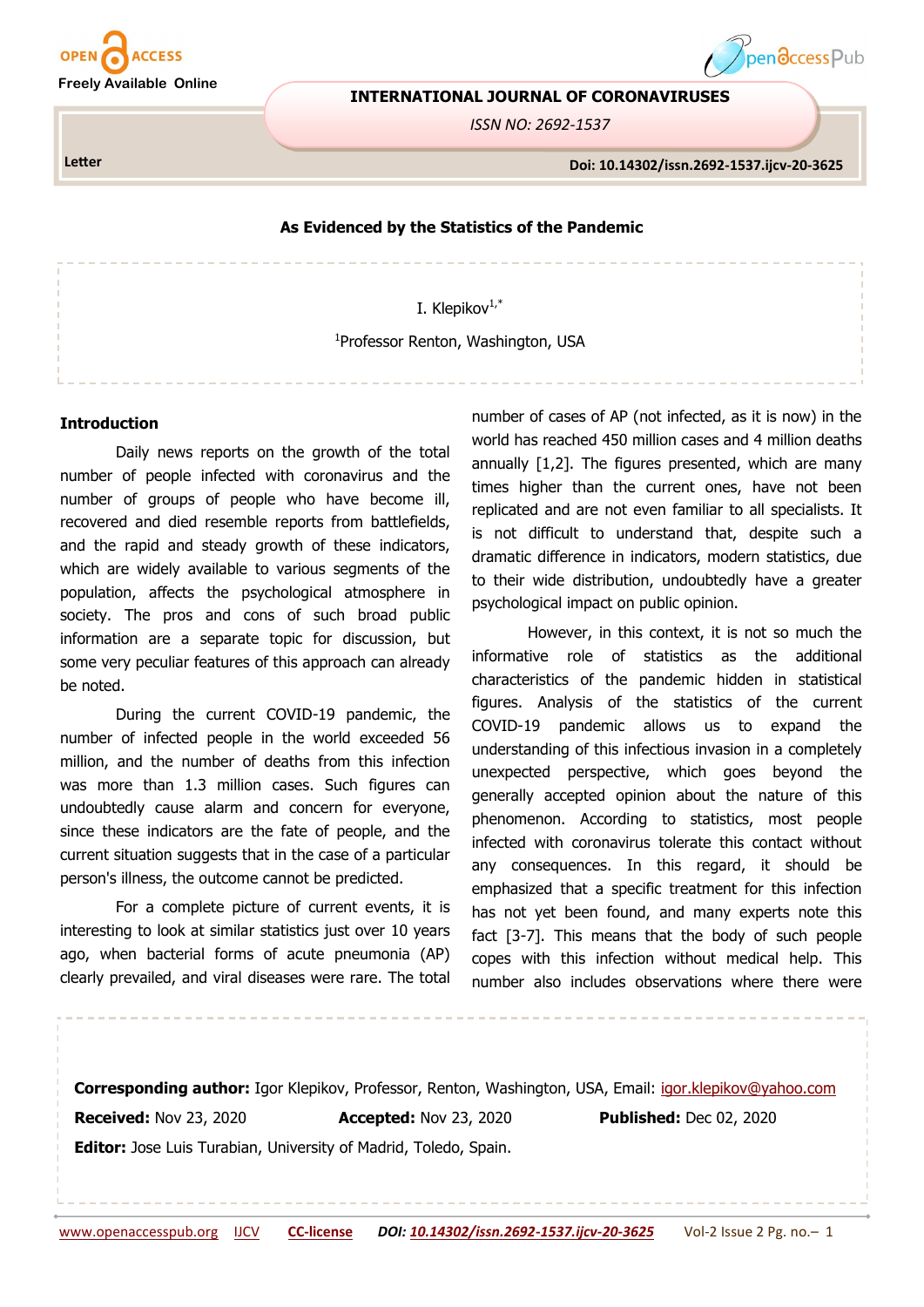

clinical symptoms, but the course of the disease did not require hospitalization.

So, according to statistics, most infected people do without the help of medicine at all, resorting to its services only for diagnostic procedures. The total established number of coronavirus carriers is approximate and depends on the breadth of diagnostic tests, while the actual number of infected is unknown and may be significantly higher. This widespread resistance of most of the world's population to a relatively new pathogen is observed even without pre-vaccination, the mass start of which is only expected.

The large number of cases of asymptomatic infection or mild coronavirus infection does not correspond to the atmosphere of anxiety and uncertainty that has been observed throughout the pandemic. Nevertheless, the causes of such psychological stress are quite real, but they begin to manifest themselves only in a group of patients who, due to the increasing severity of the disease, are sent to the hospital. These patients are different from the population of just infected people, and monitoring in quarantine is not enough for them. This category of patients usually shows a negative dynamics of the disease development, which makes it clear that the body of such patients can not cope with infectious aggression on its own and they urgently need specialized care.

In this situation, when modern medicine is obliged to provide fast and effective care, many people began to state the obvious fact that there is no specialized treatment for this category of patients. Medicine really felt its inability to stop the development of the process, resorting only to auxiliary and symptomatic means and remaining in the role of an observer, and not the main actor. Medical personnel who were at the forefront of this care were subjected to extremely severe psychological tests with the development of depressive states and loss of faith in their own specialty [8-10]. Such revelations of specialists on the pages of specialized magazines became a new milestone in the characterization of this problem, since in previous years such publications did not appear.

The very fact of frank confessions of specialists



about their own moral experiences and deep emotional trauma speaks volumes, but the reasons for this situation are presented as a sudden misfortune and fatal inevitability. However, the author of these lines, based on his own experience and a similar situation experienced several decades ago, is deeply convinced and confident that the reason for the current circumstances is the guiding principles of modern care for this category of patients, which were formed over the past decades and only a sharp change in the etiology of the process revealed their narrow focus and inconsistency.

The situation in which the author of these lines found himself 40 years ago is very similar to the care of COVID-19 patients in special departments today. The constant concentration in one Department of up to 10-15 of the most severe patients with initial forms of AP and the lack of the expected effect of traditional approaches to treatment with a high complication rate and significant mortality gave rise to a feeling of powerlessness and hopelessness. At that time, a way out of a difficult situation was found only through a radical revision of ideas about the nature and essence of the disease [11]. Currently, there are new nuances and circumstances, but the essence of the problem remains the same, as well as its solution, because we are talking about the same nosology.

First, you should pay special attention to the fact that the main form of coronavirus infection is inflammation of the lung tissue. Both clinical and laboratory data [7,12] and pathoanatomical studies [13-15] indicate an undoubted inflammatory nature of the process, which engulfs the same organ structures as bacterial forms. In other words, the available objective materials about the nature of this disease allow us to note only certain nuances, but in General, this pathology fully corresponds to the picture of AP, representing its viral variant.

Secondly, being an acute inflammation, coronavirus pneumonia is inevitably accompanied by five classic signs of such processes, among which a violation of organ function is of particular importance. Such functional disorders depend on the inflammatory lesion of certain structures, regardless of the etiology of this process. And since in bacterial and viral pneumonia, inflammation engulfs identical parts of the organ, it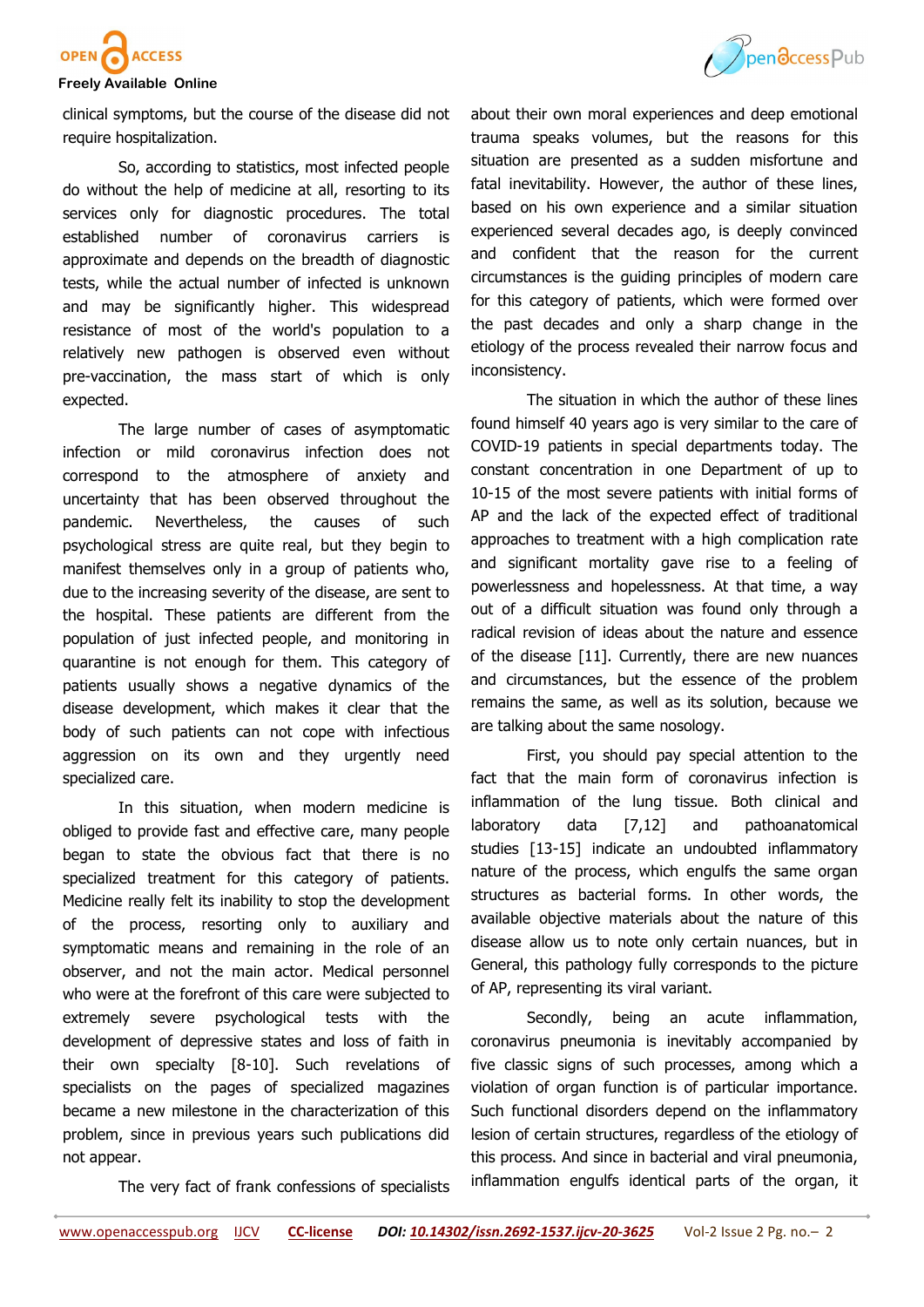

makes no sense to look for differences in the pathogenesis of these forms of damage. The mechanism of development of the disease will be the same.

Third, the clinic of AP and the severity of the condition of these patients is determined by the development of the inflammatory process, and not by the presence of the pathogen in the body. Today, a positive coronavirus test doesn't mean that the owner of this test is sick, does it? However, the appearance of clinical symptoms and x-ray data in the lungs already reflect the next stage in the development of infection, which is characterized by inflammatory transformation of tissue structures. At this stage, the clinical picture and condition of the patient are determined by the presence of a focus of inflammation and its effect on the body's processes, and the pathogen fades into the background and its elimination can no longer bring rapid relief to the patient. Inflammatory changes in the lung tissue are a cardinal diagnostic criterion for AP.

Fourth, the localization of AP is the main distinguishing feature of this disease from all other inflammatory processes, and this uniqueness is based on the following known facts.

- 1. The vessels of the small circle of blood circulation represent half of the entire circulatory system of the body.
- 2. Synchronous operation of both halves of the cardiovascular system is provided:
- 3. the equality of blood volumes entering each circulatory circle;
- 4. the inverse relationship of blood pressure, which is several times lower in the pulmonary vessels than in the periphery;
- 5. autonomous regulation of blood pressure, where one of the main roles is played by baroreceptors of pulmonary vessels.

Тhe vascular reaction, which is the classic basis of the inflammatory process, in the case of AP development creates causes that violate the usual balance and harmony between the circulatory circles. Inflammation of the lung tissue, damaging the vessels of the small circle and increasing the pressure in them, inevitably affects the peripheral blood circulation in



Fifth, respiratory failure, which is recognized as the main cause of severe course and adverse outcomes of coronavirus pneumonia [4-6, 12], can be caused by a violation of any of the links of gas exchange in the body from ventilation to tissue microcirculation, and not only as a result of inflammatory edema of the alveolar parts with an obstacle to gas diffusion. The last common explanation raises a reasonable question: why, then, small foci of acute inflammation of the lung tissue can be accompanied by more pronounced hypoxemia than extensive atelectasis with ventilation isolation of the lobe or even the entire lung? The reason for these discrepancies is the abundant blood supply to the lung tissue and the high reflexogenic sensitivity of the vessels in this zone, which allows us to speak of AP as, first of all, a circulatory, and then a respiratory catastrophe [11]. A similar mechanism with the appearance of a focus of irritation in the vessels and a more lightning-fast clinical picture is observed in pulmonary embolism [16-18]. It should only be noted that many researchers note a high tendency to develop thrombosis in patients with COVID-19 [14,19], which may be one of the reasons for the more severe course of this variant of AP.

There is no doubt that the above information is familiar to medical professionals, but you will not find a proper understanding and application of these materials in solving the problem. All attention, research and efforts are now focused on neutralizing and suppressing the coronavirus, while current care for severe patients is limited to symptomatic and auxiliary methods that cannot be attributed to treatment. For example, the most common area of care for patients hospitalized with COVID-19 pneumonia is oxygen insufflation with various options for its delivery in order to enhance the effect of oxygenation [5,20-23]. The palliative nature of such care does not reduce the number of patients who need additional ventilation, so it is suggested to provide a sufficient amount of this equipment [6,24].

The results of medical care among hospitalized patients are very clearly demonstrated by statistical indicators. Thus, the mortality rate among hospitalized



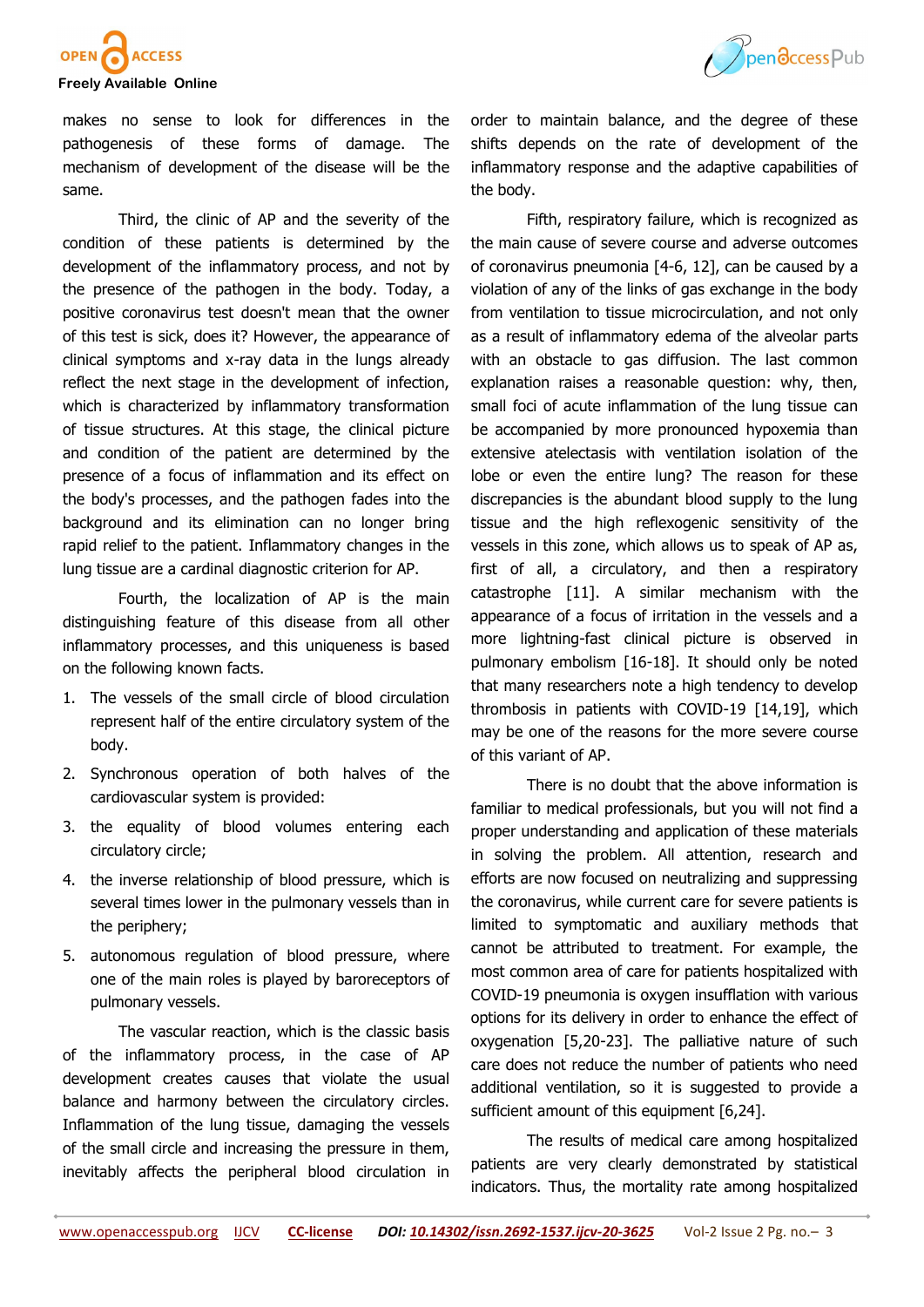

patients reaches 20%, while 25% are transferred to intensive care units on average a couple of days after hospitalization, where a third of patients die [25]. According to other observations, mortality in intensive care units reaches 40-50% [5].

 In connection with the latest indicators, it should be emphasized that there is no reason to consider, as is now customary, coronavirus infection as the cause of a sharp deterioration in results. A few years ago, the mortality rate from bacterial forms of AP among patients admitted to intensive care units was the same 36-50% [26-28]. There is no digital difference when comparing these indicators with the above, there is only a psychological difference: as long as the antibiotics were applied, it seemed that the treatment was carried out at the highest possible level. But now the virus has appeared, and the usual prescription of antibiotics has become illogical, and there is no worthy replacement for etiotropic treatment yet. This little-studied fact is, in my opinion, one of the reasons for the psychological burden on medical staff.

The reason for the lack of attention to the above factors in the development and course of AP is the long-term didactic effect of antibiotics, the perception of which, despite a significant loss of their initial effectiveness, in recent years has almost been brought to the concept of a panacea. Many recent generations of doctors were brought up against the background of the growing importance of the pathogen as the main horror of inflammatory processes. Changing the pathogen with the onset of the pandemic did not affect the treatment strategy. Now the main cause of all the troubles is considered to be coronavirus, although statistics show that most infected people safely tolerate such contact without special treatment. The narrow focus of modern ideas about the nature of acute inflammation of the lung tissue is reflected in the fact that, despite the senselessness of using antibiotics against viral infection and the lack of indications, this type of treatment is currently received by 70-80% of patients with coronavirus [29-31].

The ideology of treating patients with AP a few years ago and now during the pandemic has remained unchanged. Distortions in the assessment of the essence of the disease also remain the same. Determining the pathogen of the process in the lung as



The use of additional methods to help with AP, especially those associated with increased venous return to the lungs, should take into account the uniqueness of the pulmonary blood flow, its regulation and adaptation features. For example, what is the basis for the recommendation on the importance of intravenous fluid replenishment in patients with coronavirus pneumonia [4] and how is the volume of such a deficit determined? At the same time, it is known that the root cause of involvement of the vascular system in the pathological process is in the small circle of blood circulation, and the assessment of violations and their correction is carried out on the basis of indicators of a large circle that have the opposite value. Even this small fragment of AP features shows how many contradictions and inconsistencies exist between the concept of disease, the materials of basic science and medical recommendations.

The world around us and its subjects will continue to function according to their own laws, regardless of our views and preferences. Therefore, the task of modern medicine is to understand biological patterns, using them to help patients. Cellular and biochemical research is certainly necessary to expand the scientific understanding of the mechanisms of the disease and identify possible additional ways to prevent and treat it. However, we must not replace the necessary medical care that millions of patients need today with possible prospects for the future. It is necessary to evaluate the patient as a whole, and not to fix attention on individual laboratory and functional abnormalities, dealing with their narrow correction. Finally, it should be remembered that there is such a thing as "norm in pathology", which reflects compensa-

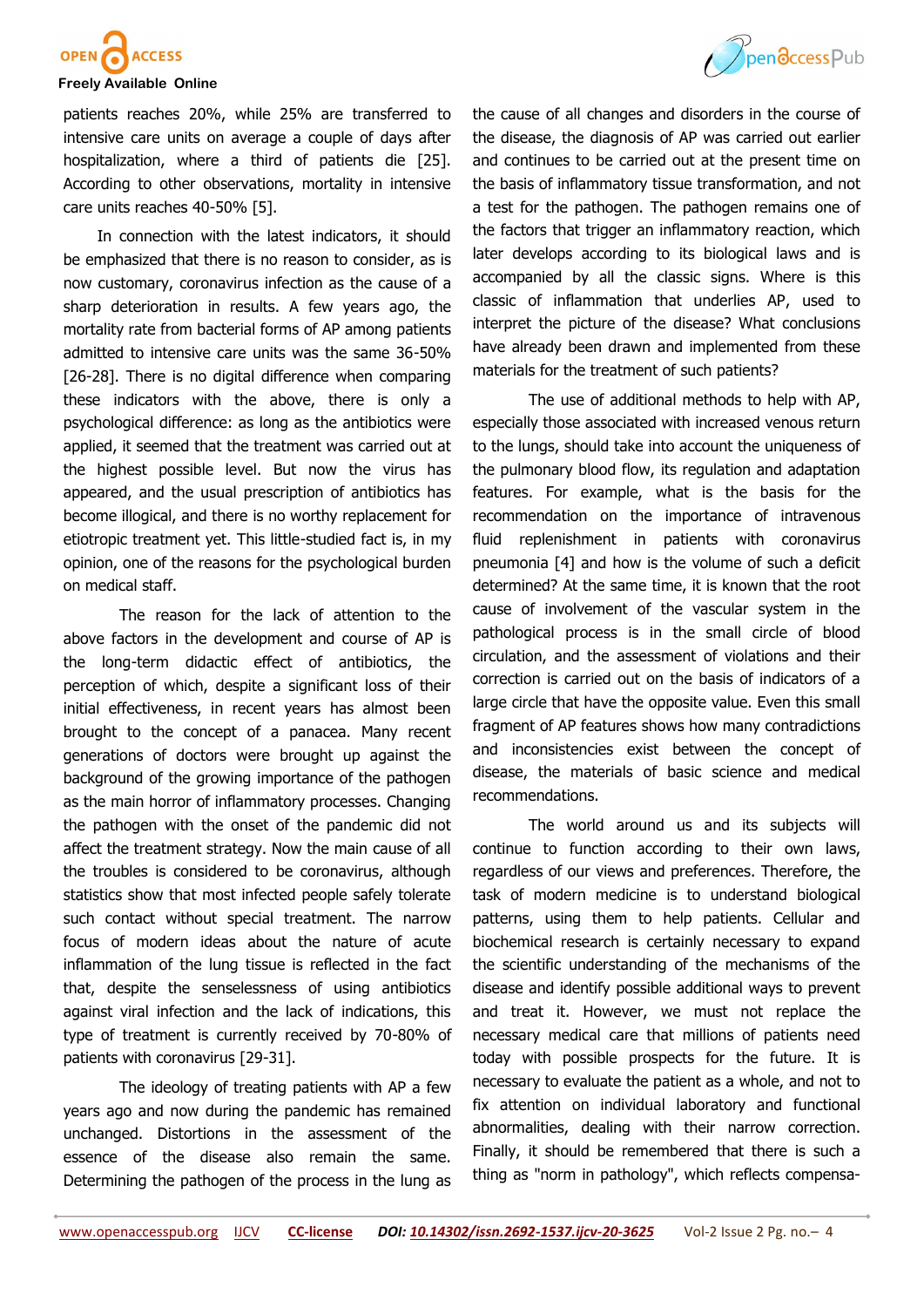

tory shifts in the body that do not require any correction at a certain stage of the development of the disease. We are talking about those deviations in the assessment of the state of the body, due to which it retains its viability.

Old medicine, not being able to objectively evaluate its treatment methods and not having a modern palette of medicines, was able to empirically find ways to help patients with AP. The simplest and most easily accessible methods of helping the body adapt its functions in AP are cupping therapy and short-term cooling of the body, which are currently used in various health complexes, but not in emergency medical care. Objective confirmation of the undoubted effect of such methods has been proven, and their effect has been successfully used in the treatment of AP [11].

The current situation during the pandemic clearly points to another indisputable fact. Not all problems that occur in the body of a patient with AP can be solved with the help of pharmacology due to the usual use of the appropriate drug. For example, when patients cannot provide adequate ventilation on their own, they are transferred to auxiliary hardware ventilation or connected to extracorporeal membrane oxygenation, right? Why, then, when the body tries to unload the vessels of the small circle in order to avoid further pulmonary edema, instead of the expected diversion of circulating blood, additional fluid is poured into its venous bed and vasopressors are used?

The answers to these questions have long existed in the bowels of medical science and do not need to be invented. It is only necessary to review the distorted ideas about the biological basis of AP and bring the complex of necessary medical care for such patients in accordance with the essence of the disease. Moreover, the current statistics of the pandemic clearly indicate the urgent need for pathogenetic approaches to the treatment of patients with coronavirus pneumonia whose condition requires hospitalization. This group of patients cannot be considered a priori as a contingent with fatal inevitability, and the results of its treatment will depend entirely on the completeness and timeliness of the necessary adjustments in the provision of medical services.

## **References**

- 1. Rudan I, Boschi-Pinto C, Biloglav Z, Mulholland K, Campbell H. Epidemiology and etiology of childhood pneumonia. Bull World Health Organ. 2008; 86: 408–416. [PMC free article] [PubMed] [Google Scholar]
- 2. WHO Revised global burden of disease 2002 estimates. 2004. http://www.who.int/healthinfo/ global\_burden\_disease/ estimates\_regional\_2002\_revised/en/ [accessed Nov 5, 2010).
- 3. Mayank Vats., et al. "Second Wave of COVID-19 - Could it be More Lethal!!! - Novel 6 T's Strategies May Help". EC Pulmonology and Respiratory Medicine 9.8 (2020): 17-21.
- 4. D. A. Berlin, R. M. Gulick, F. J. Martinez (2020). Severe Covid-19. NEJM, May 15, 2020, DOI: 10.1056/NEJMcp2009575
- 5. Renato Seligman and Beatriz Graeff Santos Seligman. "Pandemic in the 21st Century. The Challenge of COVID-19". EC Pulmonology and Respiratory Medicine 9.8 (2020): 30-31.
- 6. V. E. Schaye, J. A. Reich, B. P. Bosworth et al. (2020). Collaborating Across Private, Public, Community, and Federal Hospital Systems: Lessons Learned from the Covid-19 Pandemic Response in NYC. NEJM Catalyst Innovations in Care Delivery 2020; 06, Vol. 1 No. 6, November — December 2020. DOI:https://doi.org/10.1056/CAT.20.0343
- 7. Lipman M, Chambers RC, Singer M, et al. (2020). SARS-CoV-2 pandemic: clinical picture of COVID-19 and implications for research. Thorax 2020;75: 614-616.
- 8. Lai J, Ma S, Wang Y, et al. Factors associated with mental health outcomes among health care workers exposed to coronavirus disease 2019. JAMA Netw Open 2020;3(3):e203976-e203976.
- 9. R. E. Leiter (2020). Reentry. NEJM, October 14, 2020. DOI: 10.1056/NEJMp2027447
- 10. J. N. Rosenquist (2020). The Stress of Bayesian Medicine — Uncomfortable Uncertainty in the Face of Covid-19.NEJM, October 7, 2020. DOI: 10.1056/ NEJMp2018857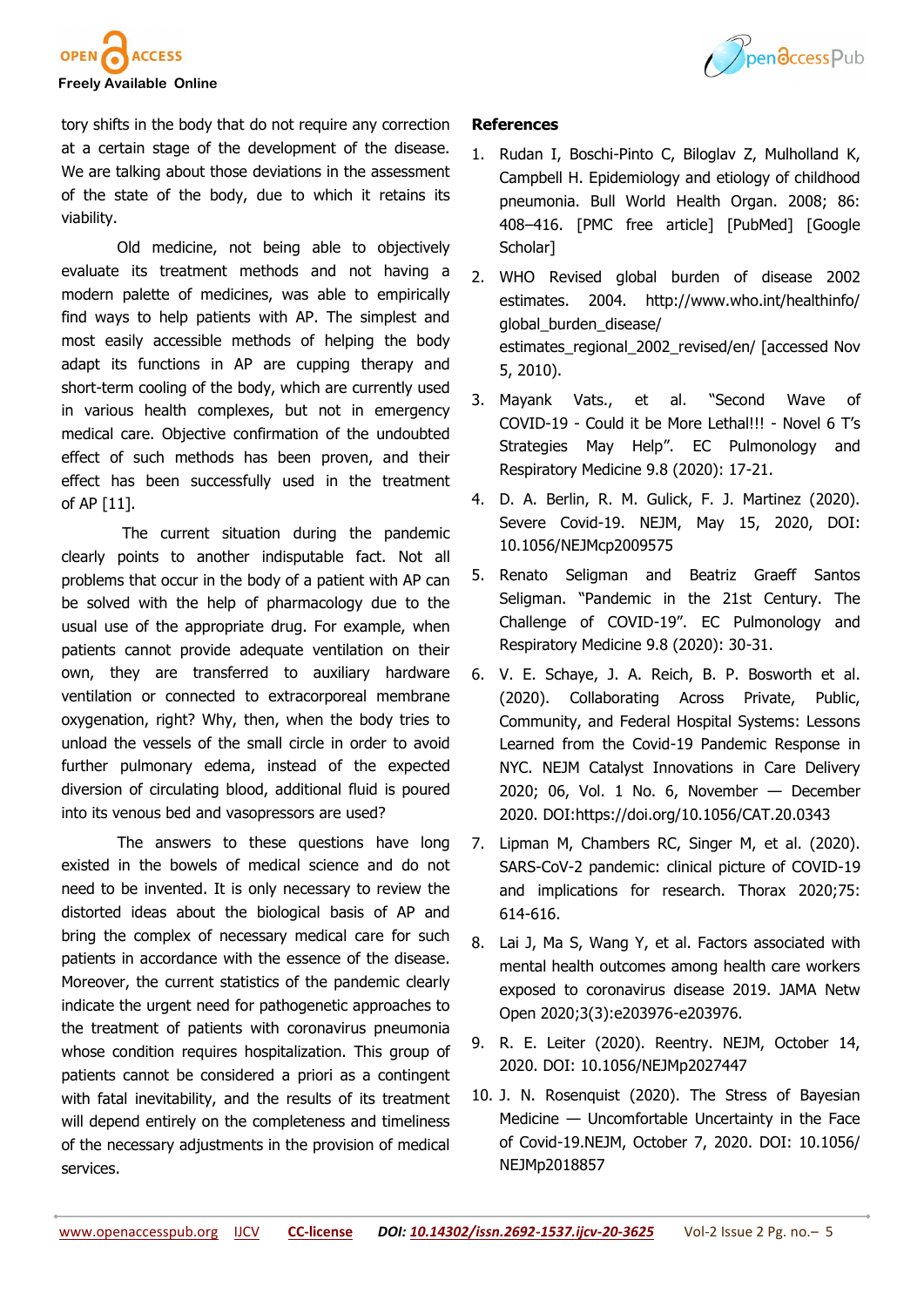



- 11. Igor Klepikov (2020). "Acute pneumonia. New doctrine and first treatment results." LAP-Lambert Academic Publishing. 2020. ISBN-10:6202679174; ISBN-13: 9786202679176
- 12. J. H. Stone, M. J. Frigault, N. J. Serling-Boyd et al. (2020). Efficacy of Tocilizumab in Patients Hospitalized with Covid-19. NEJM, October 21, 2020, DOI: 10.1056/NEJMoa2028836
- 13. Zhe Xu, Lei Shi, Yijin Wang at al. (2020). Pathological findings of COVID-19 associated with acute respiratory distress syndrome. The Lancet Respiratory Medicine, 2020, Vol 8, Issue 4, P420-422, APRIL 01, 2020
- 14. M. Ackermann, S. E. Verleden, M. Kuehnel at al. (2020). Pulmonary Vascular Endothelialitis, Thrombosis, and Angiogenesis in Covid-19. May 21, 2020. DOI: 10.1056/NEJMoa2015432
- 15. Martines RB, Ritter JM, Matkovic E et al; COVID-19 Pathology Working Group (2020). Pathology and Pathogenesis of SARS-CoV-2 Associated with Fatal Coronavirus Disease, United States. Emerg Infect Dis. 2020 Sep;26(9):2005-2015. doi: 10.3201/ eid2609.202095. Epub 2020 May 21. PMID: 32437316; PMCID: PMC7454055.
- 16. Elliott C G. Pulmonary physiology during pulmonary embolism Chest 1992,101(4, Suppl):163S–171S. [PubMed] [Google Scholar]
- 17. Lualdi JC, Goldhaber SZ (1995). "Right ventricular dysfunction after acute pulmonary embolism: pathophysiologic factors, detection, and therapeutic implications". Am Heart J. 130 (6): 1276–82. PMID 7484782.
- 18. Turetz M, Sideris AT, Friedman OA, Triphathi N, Horowitz JM. Epidemiology, Pathophysiology, and Natural History of Pulmonary Embolism. Semin Intervent Radiol. 2018;35(2):92–98. doi:10.1055/s-0038-1642036
- 19. J. Nahum, T. Morichau-Beauchant, F. Daviaud et al. (2020). Venous Thrombosis Among Critically Ill Patients With Coronavirus Disease 2019 (COVID-19). JAMA Netw Open. 2020;3 (5):e2010478. doi:10.1001/ jamanetworkopen.2020.10478
- 20. Koeckerling D, Barker J, Mudalige NL, et al.(2020). Awake prone positioning in COVID-19. Thorax

Published Online First: 16 June 2020. doi: 10.1136/ thoraxjnl-2020-215133

- 21. Thompson AE et al. (2020) Prone positioning in awake, nonintubated patients with COVID-19 hypoxemic respiratory failure. JAMA Intern Med 2020 Jun 17; [e-pub]. (https://doi.org/10.1001/ jamainternmed.2020.3030)
- 22. Winearls S, Swingwood EL, Hardaker CL, et al. (2020). Early conscious prone positioning in patients with COVID-19 receiving continuous positive airway pressure: a retrospective analysis. BMJ, Open Respiratory Research, 2020;7:e000711. doi: 10.1136/bmjresp-2020-000711
- 23. Vianello A, Arcaro G, Molena B, et al. (2020). High-flow nasal cannula oxygen therapy to treat patients with hypoxemic acute respiratory failure consequent to SARS-CoV-2 infection. Thorax. Published Online First: 23 July 2020. doi: 10.1136/ thoraxjnl-2020-214993
- 24. M. L. Ranney, V. Griffeth, A. K. Jha (2020). Critical Supply Shortages — The Need for Ventilators and Personal Protective Equipment during the Covid-19 Pandemic. NEJM, 2020; 382:e41 DOI: 10.1056/ NEJMp2006141
- 25. Boëlle, P.-Y.; Delory, T.; Maynadier, X.; Janssen, C.; Piarroux, R.; Pichenot, M.; Lemaire, X.; Baclet, N.; Weyrich, P.; Melliez, H.; Meybeck, A.; Lanoix, J.-P.; Robineau, O. Trajectories of Hospitalization in COVID-19 Patients: An Observational Study in France. J. Clin. Med. 2020, 9, 3148.
- 26. A. Liapikou,E. Rosales-Mayor,A.Torres. The management of severe community acquired pneumonia in the ICU.June 2014, Expert Review of Respiratory Medicine 8(3):293-303.DOI: 10.1586/17476348.2014.896202
- 27. J. W. Kim, , J.J. Kim, H. J. Yang at al. The Prognostic Factors of Pneumonia with Septic Shock in Patients Presenting to the Emergency Department. Korean Journal of Critical Care Medicine 2015; 30(4): 258-264
- 28. A. Vidal, L. Santos. Comorbidities impact on the prognosis of severe acute community-acquired pneumonia.Porto Biomedical Journal, Vol. 2. Num. 6.November - December 2017, pages 247-346
- 29. Rawson TM, Moore LSP, Zhu N, et al. (2020).